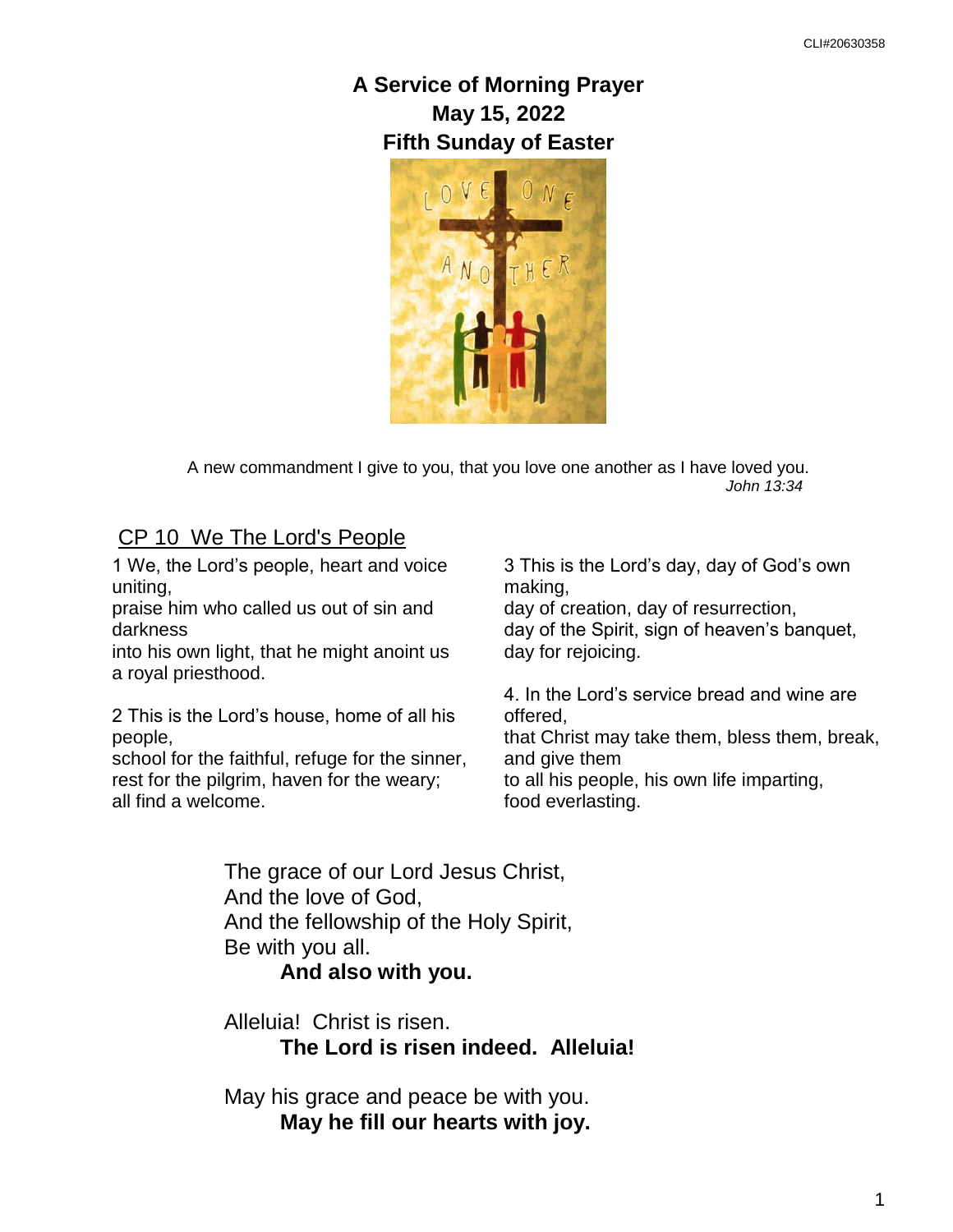Almighty God,

**To you all hearts are open, All desires known, And from you no secrets are hidden. Cleanse the thoughts of our hearts By the inspiration of your Holy Spirit, That we may perfectly love you, And worthily magnify your holy name; Through Christ our Lord. Amen.**

Psalm 148 *Refrain: The Lord is close to all who call him.*

148:1 Praise the LORD! Praise the LORD from the heavens; praise him in the heights!

148:2 Praise him, all his angels; praise him, all his host!

148:3 Praise him, sun and moon; praise him, all you shining stars!

148:4 Praise him, you highest heavens, and you waters above the heavens!

148:5 Let them praise the name of the LORD, for he commanded and they were created.

148:6 He established them forever and ever; he fixed their bounds, which cannot be passed.

148:7 Praise the LORD from the earth, you sea monsters and all deeps,

148:8 fire and hail, snow and frost, stormy wind fulfilling his command!

148:9 Mountains and all hills, fruit trees and all cedars!

148:10 Wild animals and all cattle, creeping things and flying birds!

148:11 Kings of the earth and all peoples, princes and all rulers of the earth!

148:12 Young men and women alike, old and young together!

148:13 Let them praise the name of the LORD, for his name alone is exalted; his glory is above earth and heaven.

148:14 He has raised up a horn for his people, praise for all his faithful, for the people of Israel who are close to him. Praise the LORD!

### Reading from Acts 11:1-18

11:1 Now the apostles and the believers who were in Judea heard that the Gentiles had also accepted the word of God.

11:2 So when Peter went up to Jerusalem, the circumcised believers criticized him,

11:3 saying, "Why did you go to uncircumcised men and eat with them?"

11:4 Then Peter began to explain it to them, step by step, saying,

11:5 "I was in the city of Joppa praying, and in a trance I saw a vision. There was something like a large sheet coming down from heaven, being lowered by its four corners; and it came close to me.

11:6 As I looked at it closely I saw four-footed animals, beasts of prey, reptiles, and birds of the air.

11:7 I also heard a voice saying to me, 'Get up, Peter; kill and eat.'

11:8 But I replied, 'By no means, Lord; for nothing profane or unclean has ever entered my mouth.'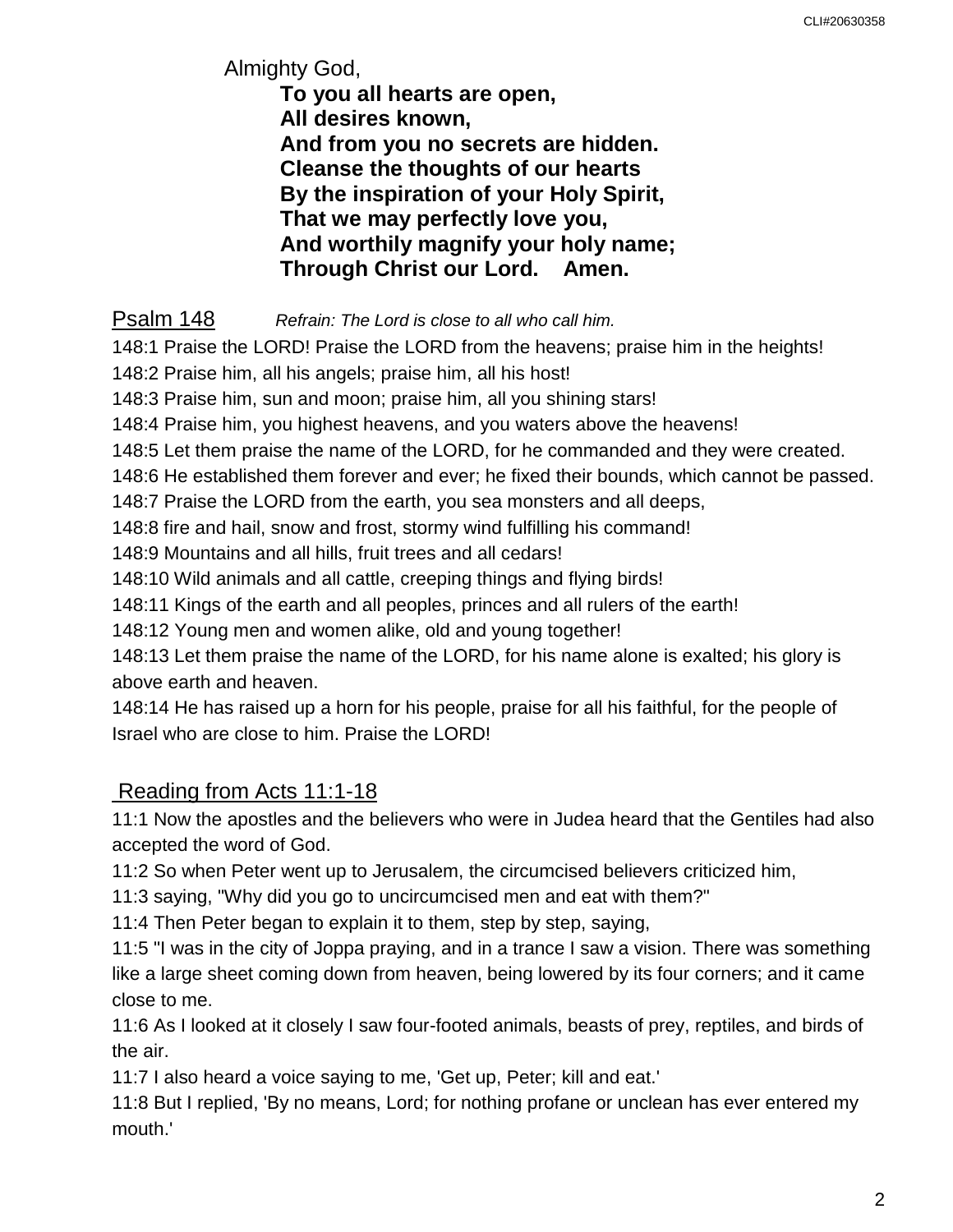11:9 But a second time the voice answered from heaven, 'What God has made clean, you must not call profane.'

11:10 This happened three times; then everything was pulled up again to heaven.

11:11 At that very moment three men, sent to me from Caesarea, arrived at the house where we were.

11:12 The Spirit told me to go with them and not to make a distinction between them and us. These six brothers also accompanied me, and we entered the man's house.

11:13 He told us how he had seen the angel standing in his house and saying, 'Send to Joppa and bring Simon, who is called Peter;

11:14 he will give you a message by which you and your entire household will be saved.'

11:15 And as I began to speak, the Holy Spirit fell upon them just as it had upon us at the beginning.

11:16 And I remembered the word of the Lord, how he had said, 'John baptized with water, but you will be baptized with the Holy Spirit.'

11:17 If then God gave them the same gift that he gave us when we believed in the Lord Jesus Christ, who was I that I could hinder God?"

11:18 When they heard this, they were silenced. And they praised God, saying, "Then God has given even to the Gentiles the repentance that leads to life."

The Word of the Lord.

# **Thanks be to God.**

# CP 36 Now There Is No Male Or Female

1 Now there is no male or female, now there is no free or slave, now there is no Jew or Gentile in the earth Christ died to save. Christ has set us free for freedom: we no more sing slavery's creed; old submissions cannot claim us, Christ has set us free indeed.

2 Crucified with Christ the Saviour, baptized in his holy death, and as Christ was raised to glory we have new life on this earth. Power of water and God's naming, turning us from dark to light, joins us to those who, before us, ran the race and fought the fight.

3 Death has no dominion o'er him, so for us death holds no power; life's own waters now have marked us born to God this very hour. From this moment and forever dead to sin, alive to Christ, born of water and the Spirit, now in Christ we find our life.

# A Reading from Revelation 21:1-6

21:1 Then I saw a new heaven and a new earth; for the first heaven and the first earth had passed away, and the sea was no more.

21:2 And I saw the holy city, the new Jerusalem, coming down out of heaven from God, prepared as a bride adorned for her husband.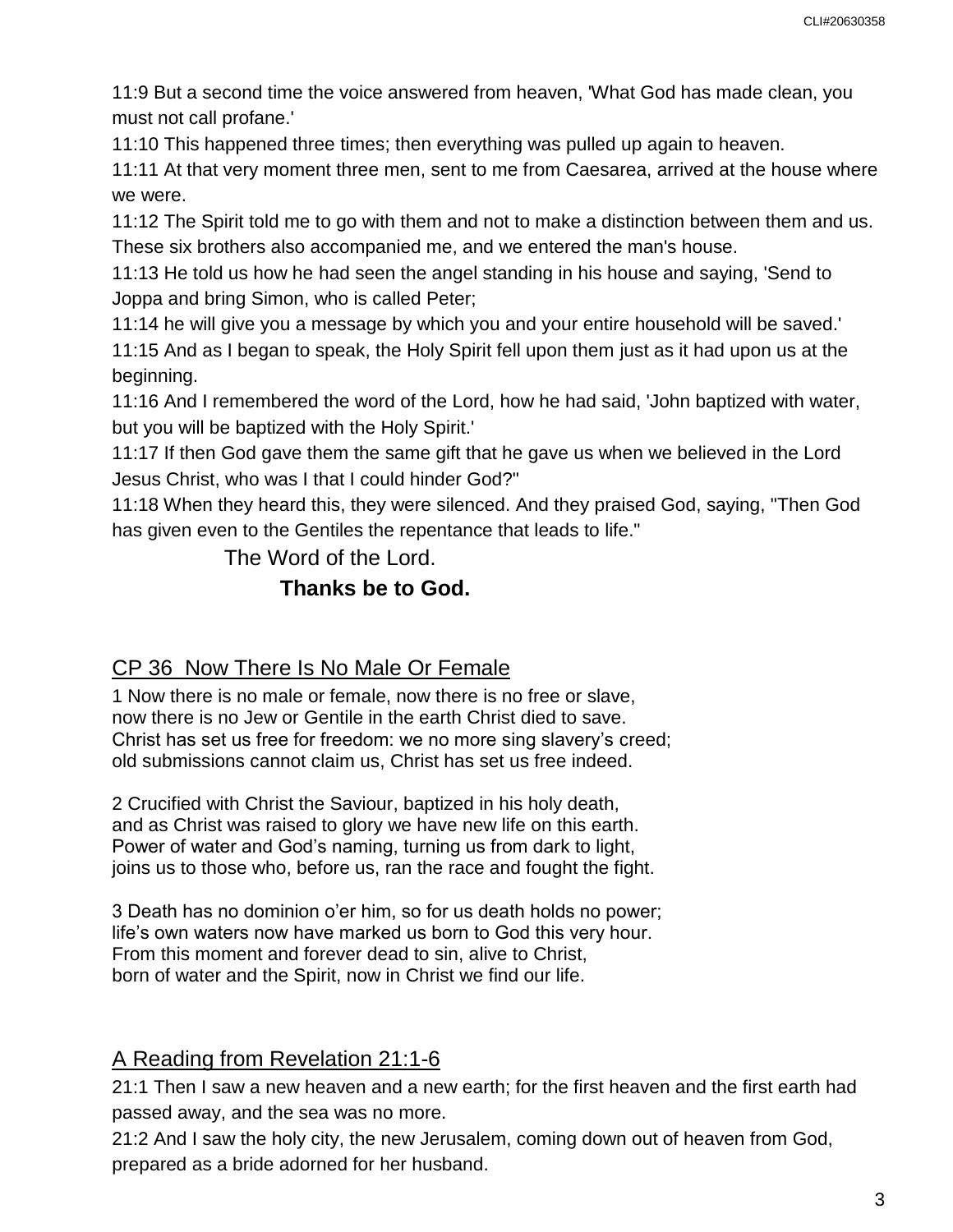21:3 And I heard a loud voice from the throne saying, "See, the home of God is among mortals. He will dwell with them as their God; they will be his peoples, and God himself will be with them;

21:4 he will wipe every tear from their eyes. Death will be no more; mourning and crying and pain will be no more, for the first things have passed away."

21:5 And the one who was seated on the throne said, "See, I am making all things new." Also he said, "Write this, for these words are trustworthy and true."

21:6 Then he said to me, "It is done! I am the Alpha and the Omega, the beginning and the end. To the thirsty I will give water as a gift from the spring of the water of life.

#### The Word of the Lord. **Thanks be to God.**

# CP 410 Creating God Your Fingers Trace

1 Creating God, your fingers trace the bold designs of farthest space; let sun and moon and stars and light and what lies hidden praise your might.

2 Sustaining God, your hands uphold earth's mysteries known or yet untold; let water's fragile blend with air, enabling life, proclaim your care.

3 Redeeming God, your arms embrace all now despised for creed or race; let peace, descending like a dove, make known on earth your healing love.

4 Indwelling God, your gospel claims one family with a billion names; let every life be touched by grace until we praise you face to face.

# The Gospel

The Lord be with you.

### **And also with you.**

# The Holy Gospel of our Lord Jesus Christ according to John **Glory to you, Lord Jesus Christ.**

### John 13:31-35

13:31 When he had gone out, Jesus said, "Now the Son of Man has been glorified, and God has been glorified in him.

13:32 If God has been glorified in him, God will also glorify him in himself and will glorify him at once.

13:33 Little children, I am with you only a little longer. You will look for me; and as I said to the Jews so now I say to you, 'Where I am going, you cannot come.'

13:34 I give you a new commandment, that you love one another. Just as I have loved you, you also should love one another.

13:35 By this everyone will know that you are my disciples, if you have love for one another."

The Gospel of Christ

**Praise to you, Lord Jesus Christ.**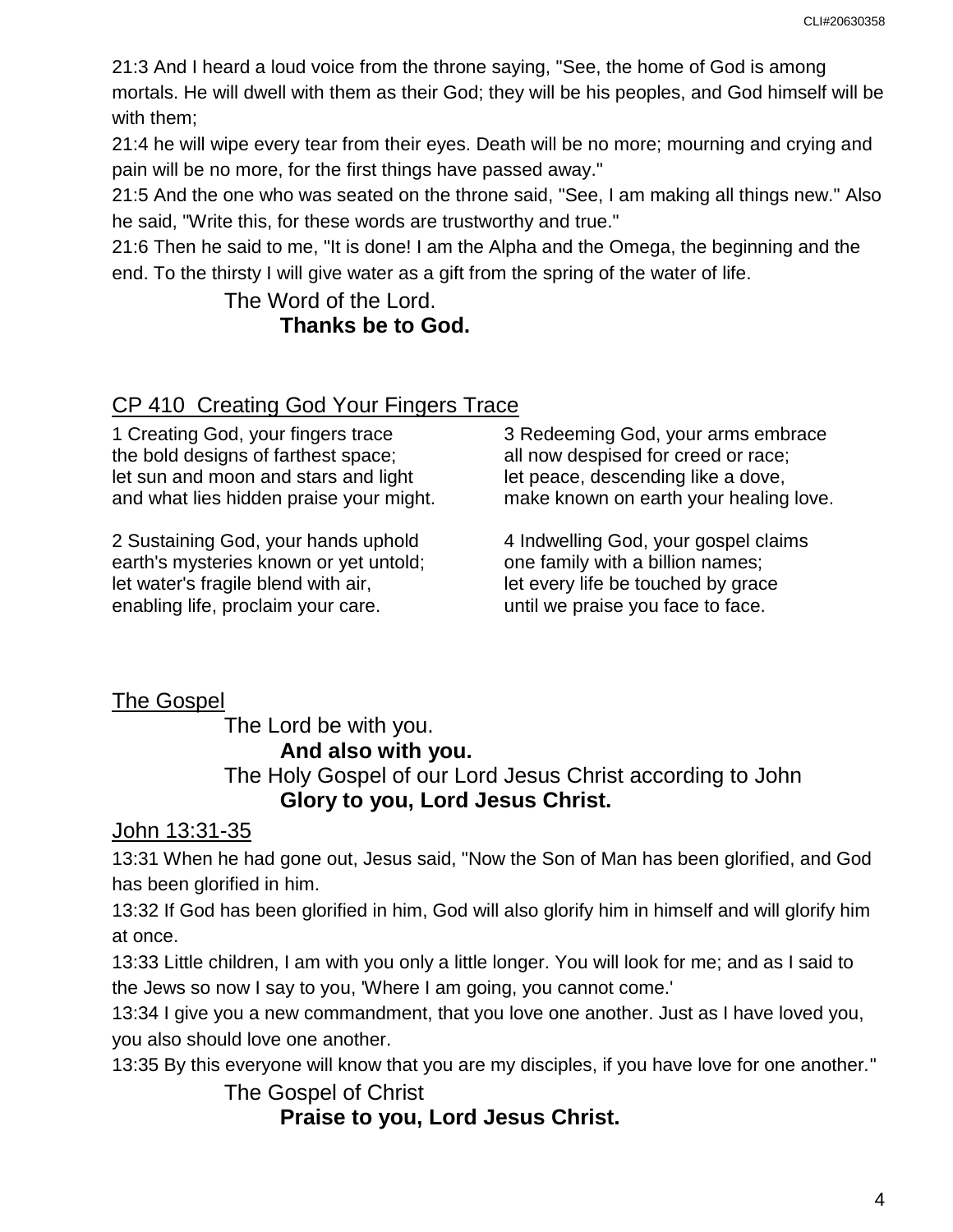# Sermon by the Rev. Heather Liddell

# CCLI 6399212 Oh How Good It Is

1 Oh how good it is When the family of God Dwells together in spirit In faith and unity Where the bonds of peace Of acceptance and love Are the fruit of His presence Here among us

#### *Chorus*

*So with one voice we'll sing to the Lord And with one heart we'll live out His word Till the whole earth sees The Redeemer has come For He dwells in the presence of His people*

2 Oh how good it is On this journey we share To rejoice with the happy And weep with those who mourn For the weak find strength The afflicted find grace When we offer the blessing Of belonging

#### *Interlude*

Da da da

3 Oh how good it is To embrace His command To prefer one another Forgive as He forgives When we live as one We all share in the love Of the Son with the Father And the Spirit

### Affirmation of Faith (The Apostles' Creed)

**I believe in God, the Father almighty, creator of heaven and earth. I believe in Jesus Christ, his only Son, our Lord. He was conceived by the power of the Holy Spirit and born of the Virgin Mary. He suffered under Pontius Pilate, was crucified, died, and was buried. He descended to the dead. On the third day he rose again. He ascended into heaven. and is seated at the right hand of the Father. He will come again to judge the living and the dead.**

**I believe in the Holy Spirit, the holy catholic Church, the communion of saints, the forgiveness of sins, the resurrection of the body, and the life everlasting. Amen.**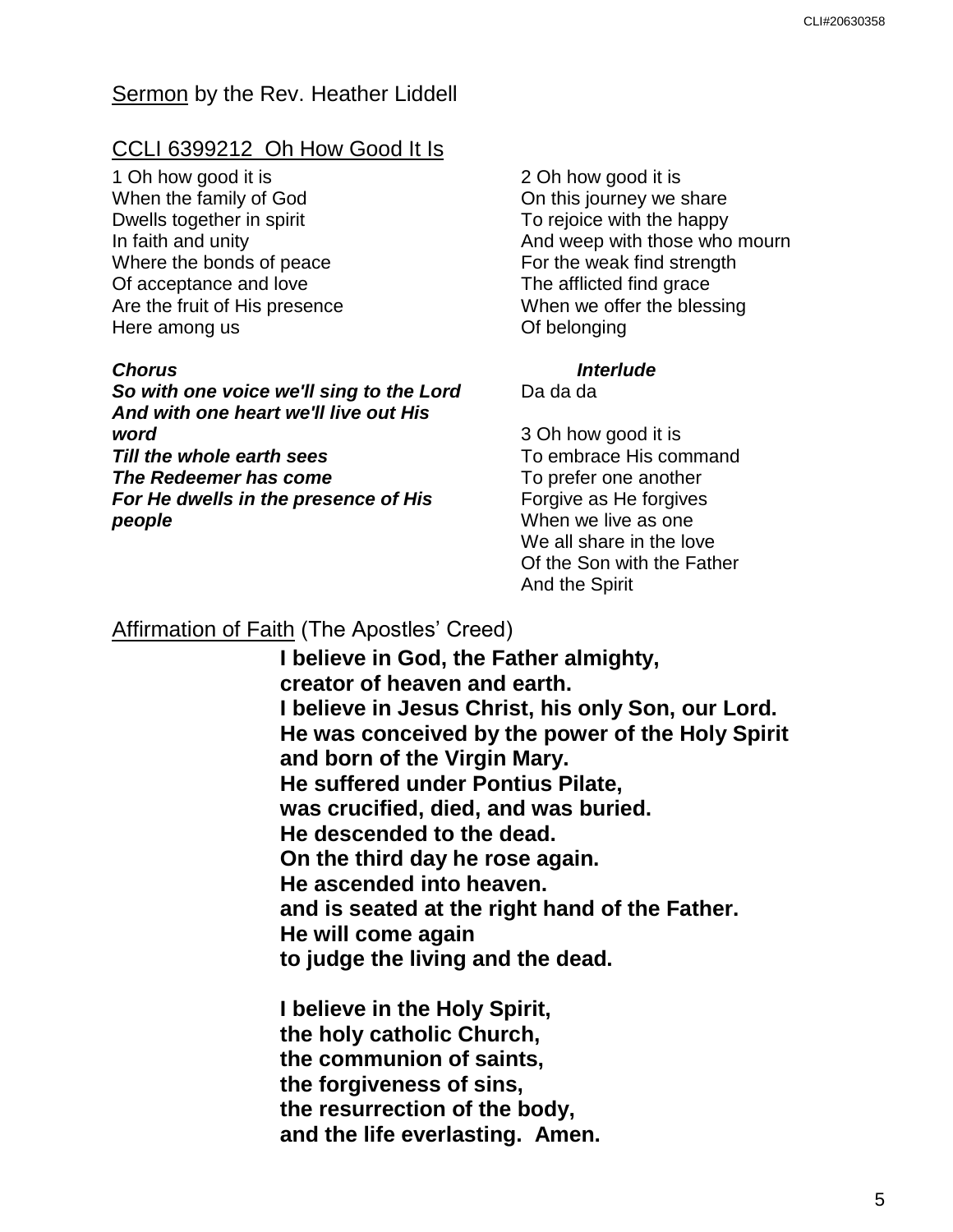# Prayers of the People compiled and led by Beth-Anne Exham

### **For our intercessions today, we will use Litany 4 on p.113**

( In peace let us pray to the Lord, saying, "Lord, hear and have mercy." )

### **Lord, hear and have mercy.**

We pray for all who confess the name of Christ: especially today

For the Scottish Episcopal Church

For the Anglican Church in Canada most especially for the Diocese of Moosonee: the Most Rev. Anne Germond, Archbishop (Metropolitan of the Ecclesiastical Province of Ontario); the Most Rev. Fred Hiltz, Assisting Bishop.

For Stephen, our Bishop, and for St. George, Fort Saskatchewan: Aaron Parsall-Myler, Rector.

In the Diocese of Buye, for Ngosi (St. John) Parish: Damascene Bagirubwira, Rector and Deo Nkunzimana, Deputy Rector.

For the people of the Kehewin Cree Nation.

And we also pray for Elizabeth our Queen and for all who are in authority.

Fill all of us with the power of your Holy Spirit.

#### **Lord, hear and have mercy.**

We pray for those whose lives are bound in mutual love, and for those who live in celibacy: be their joy and their strength.

### **Lord, hear and have mercy.**

For all in danger, for those who are far from home, prisoners, exiles, victims of oppression, and for so many more Lord, for the homeless, for those affected by the corona virus, for those dealing with violence, for any coping with natural and surprise disasters and for all Christians throughout the world; grant them your salvation.

### **Lord, hear and have mercy.**

For all who are facing trials and difficulties, for those who are sick and those who are dying and all others in need especially those for whom our prayers are requested: Sandra, Merle, Mona, Lois Ward, Mary, Irene, Kathryn, Helen, Jenifer, Judy, Tony and Mary Jean, Luisa, Lois Davis, Miranda, Iain, Diane and Bill, Maxime, Geraldine, Florence, Joan, Shirley and Cyril, Mark and Blake, Danny and Jane, Lisa, Marijka, Chrissie and Joyce. Show them your kindness and mercy.

#### **Lord, hear and have mercy.**

We pray for the peaceful repose of the souls of those who have died, especially Harvey Vaags and Ray Lewis and comfort for those who mourn.

### **Lord, hear and have mercy.**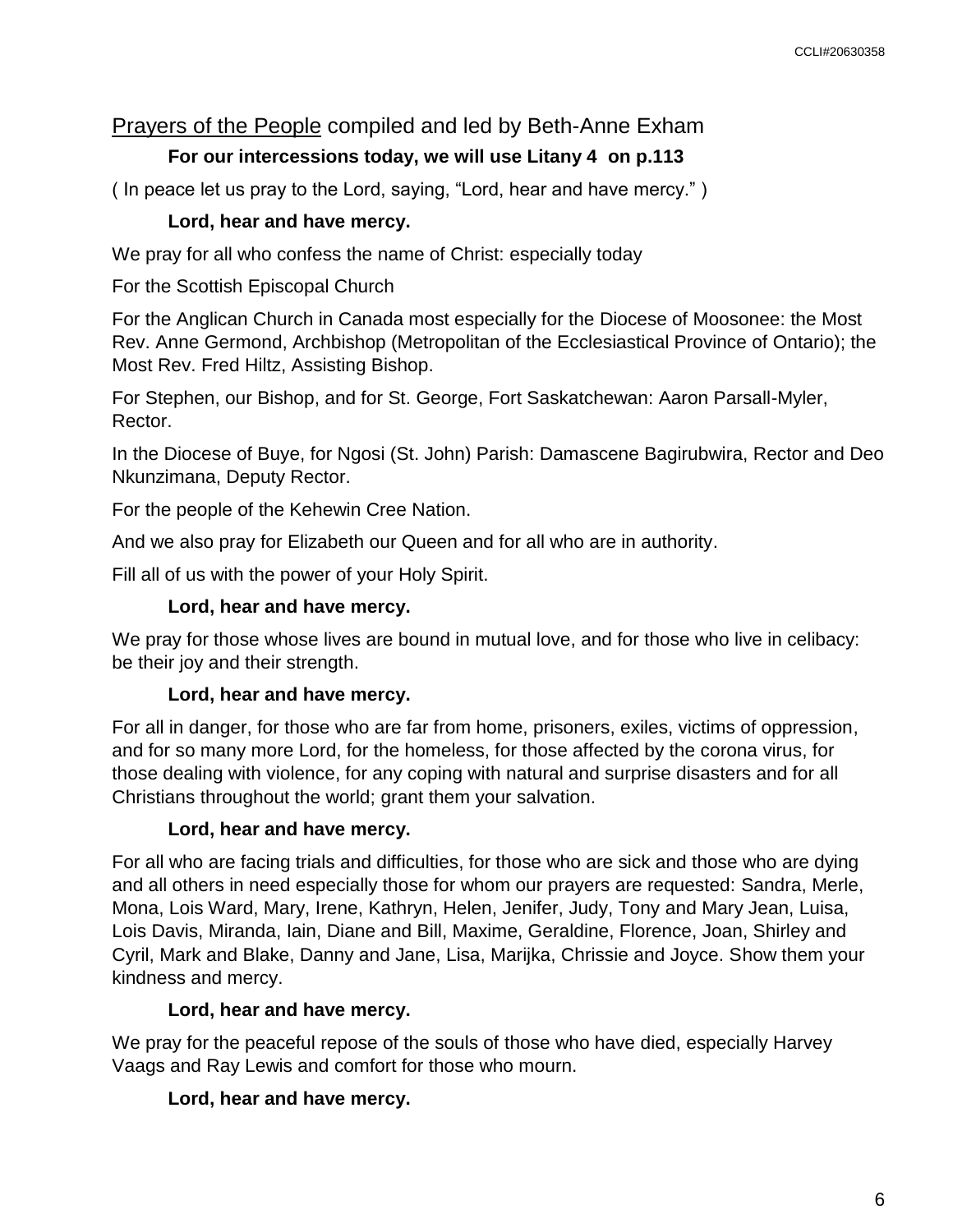We pray for one another – for our St. Peter's Family at this time, especially our clergy Heather and Alison, for Nadine and her music ministry and we give thanks and pray for all those who are giving their time, talents and money to keep us able to continue with our ministry. May we always be united in service and love.

#### **Lord, hear and have mercy.**

We pray to be forgiven our sins and set free from all hardship, distress, want, especially war, and injustice.

#### **Lord, hear and have mercy.**

May we discover new and just ways of sharing the goods of the earth, struggling against exploitation, greed, or lack of concern: may we all live by the abundance of your mercies and find joy and peace together.

#### **Lord, hear and have mercy.**

May we be strengthened by our communion with all Christ's saints.

#### **Lord, hear and have mercy.**

Almighty and eternal God, ruler of all things in heaven and earth: mercifully accept the prayers of your people especially for peace in the world, and strengthen us in to do your will; through Jesus Christ our Lord. **Amen.**

Collect Almighty God, your Son Jesus Christ is the way, the truth, and the life. Give us grace to love one another and walk in the way of his commandments, who lives and reigns with you and the Holy Spirit, one God, now and for ever. Amen.

And now, as our Saviour Christ has taught us, we are bold to say,

**Our Father, who art in heaven,**

**hallowed be thy name,**

**thy kingdom come,**

**thy will be done,**

**on earth as it is in heaven.**

**Give us this day our daily bread.**

**And forgive us our trespasses,**

**as we forgive those who trespass against us.**

**And lead us not into temptation,**

**but deliver us from evil.**

**For thine is the kingdom,**

**the power, and the glory,**

**for ever and ever. Amen.**